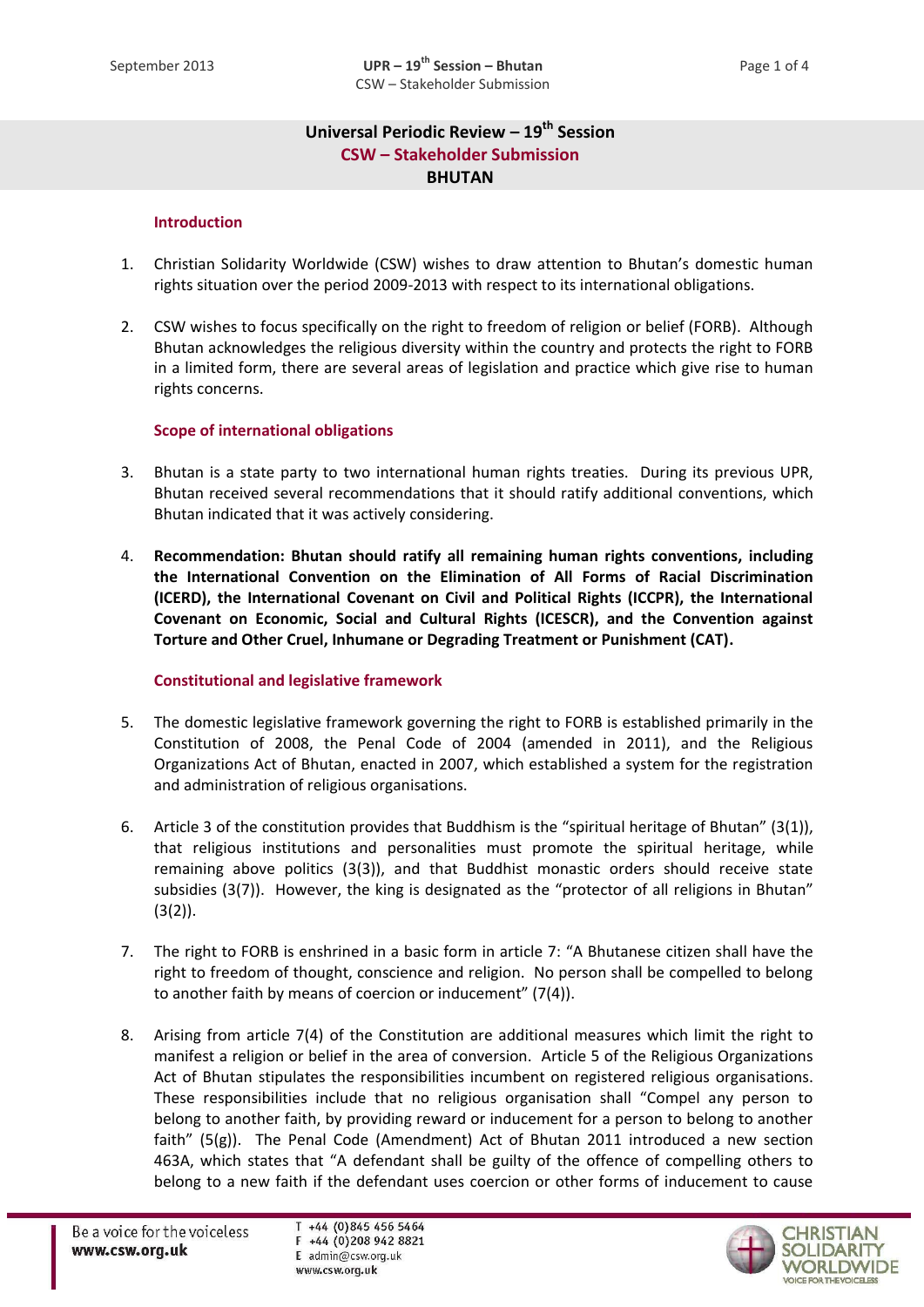the conversion of a person from one religion or faith to another". This is punishable by up to three years in prison.

- 9. These measures restricting religious conversions raise a number of human rights concerns. The subject of legislation against conversion by compulsion or inducement has been addressed by the UN Special Rapporteur on freedom of religion or belief in recent reports pertaining to India<sup>1</sup> and to the 60th and 67th sessions of the UNGA<sup>2</sup>, and this commentary is relevant to Bhutan. The following concerns are relevant.
- 10. Firstly, generalised restrictions relating to conversions should not be necessary, as any techniques of compulsion or inducement could be addressed under the penal code. As the Special Rapporteur has noted, "it would not be advisable to criminalize non-violent acts performed in the context of manifestation of one's religion, in particular the propagation of religion, including because that might criminalize acts that would, in another context, not raise a concern of the criminal law and may pave the way for persecution of religious minorities"<sup>3</sup>. The Special Rapporteur has also stated that "any generalized State limitation (e.g. by law) conceived to protect 'others'' freedom of religion and belief by limiting the rights of others to conduct missionary activities should be avoided"<sup>4</sup>.
- 11. Secondly, the lack of clear definitions of terms such as "inducement" places legitimate and peaceful religious activities at risk of legal sanction. This applies to religious teaching, charitable services, education, or any activities which involve the possibility of conversions occurring. Former Prime Minister Jigmi Y Thinley gave a media interview in 2011 in which he stated that this measure was not merely to regulate the conduct of those propagating their religion, but "essentially...to deter conversion"<sup>5</sup>. The law in Bhutan should make a clearer distinction between which activities are and are not permissible in the context of propagating religion; as the Special Rapporteur has stated, any restrictions must meet all the criteria set out in ICCPR article  $18(3)^6$ .
- 12. Thirdly, generalised restrictions relating to conversions also risk promoting negative attitudes towards legitimate activities and those carrying out such activities. There is evidence across the south Asia region of this form of legislation having a damaging normative effect against religious minorities. Reporting on similar legislation in India, the UN Special Rapporteur on freedom of religion or belief was "deeply concerned that laws and bills on religious conversion in several Indian states are being used to vilify Christians and Muslims"<sup>7</sup>. . The Special Rapporteur recommended with regard to India that such laws "should be reconsidered since they raise serious human rights concerns"<sup>8</sup>. In a report to the 67th session of UNGA, the Special Rapporteur observed that "many such restrictions are conceptualized and implemented in a flagrantly discriminatory manner, for instance, in the interest of further strengthening the position of the official religion or dominant religion of the country while further marginalizing the situation of minorities"<sup>9</sup>. In Bhutan, this legislation has formed a backdrop to negative statements against religious conversions in general, particularly in

<sup>7</sup> A/HRC/10/8/Add.3, paragraph 47

 $T + 44$  (0)845 456 5464 F +44 (0)208 942 8821 E admin@csw.org.uk www.csw.org.uk



<sup>1</sup> <sup>1</sup> A/HRC/10/8/Add.3

<sup>2</sup> A/60/399, especially paragraphs 59-68; and A/67/303, especially paragraphs 26-29, 44-47, and 52-58.

<sup>3</sup> A/60/399, paragraph 65.

<sup>4</sup> A/60/399, paragraph 62

<sup>5 &</sup>quot;Christians in Bhutan Seek to Dispel Regime's Mistrust", [http://www.christianpost.com/news/christians-in-bhutan-seek-to](http://www.christianpost.com/news/christians-in-bhutan-seek-to-dispel-regimes-mistrust-55472/)[dispel-regimes-mistrust-55472/](http://www.christianpost.com/news/christians-in-bhutan-seek-to-dispel-regimes-mistrust-55472/)

<sup>6</sup> A/67/303, paragraph 24

<sup>8</sup> A/HRC/10/8/Add.3, paragraph 70

<sup>9</sup> A/67/300, paragraph 66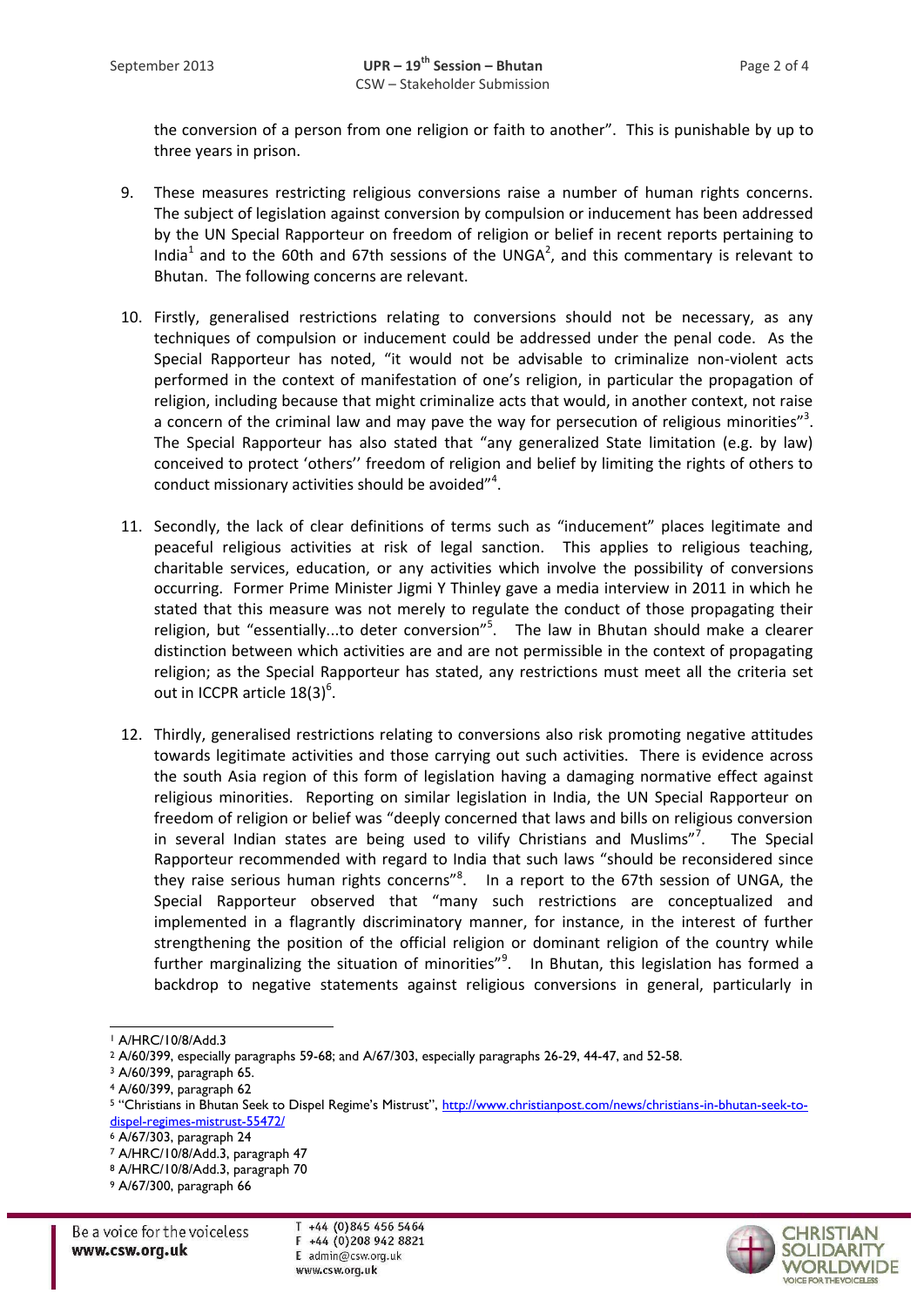connection with the Christian community. Former Prime Minister Jigmi Y Thinley described religious conversion in general as "the worst form of intolerance"<sup>10</sup>. This contributes to the marginalisation of the Christian community, which has also experienced opposition from local officials in rural areas of the country, and has contributed to a perception among many Christians that they do not enjoy the right to FORB in Bhutan.

- 13. With regard to granting legal personality to religious organisations, both the text of the Religious Organizations Act of Bhutan and the manner of its implementation are discriminatory against any groups which are neither Buddhist nor Hindu. The Act established a regulatory authority, the Choedhey Lhentshog, and defined organisations eligible for registration to include a range of named Buddhist and Hindu organisations "or any other religious institutions as recognized by the Choedey Lhentshog" (article 3). However, the principles established in the Act which would guide the Choedey Lhentshog in this regard are deeply oriented towards strengthening the "spiritual heritage of Bhutan", defined in article 3 of the Constitution as Buddhism.
- 14. Article 3 of the Religious Organizations Act specifies that the purpose and objectives of eligible religious organisations must be "solely for the benefit of religious institutions and the spiritual heritage of Bhutan". Article 4 states the objectives of the Act, including first "to benefit the religious institutions and protect the spiritual heritage of Bhutan" (article 4(a)). Article 5(f) specifies that no eligible religious organisation may "violate the spiritual heritage of Bhutan as expressed in article 3 of the Constitution". The first function of the Choedey Lhentshog is to "Endeavour to promote religious harmony and strengthen the spiritual heritage of Bhutan" (article 12(a)), and it is mandated to "Ensure that religious institutions and personalities promote the spiritual heritage of the country". This framework makes it difficult to envisage any non-Buddhist and non-Hindu groups being granted recognition as a religious organisation.
- 15. To date, the Choedey Lhentshog has registered sixteen organisations. Fifteen are Buddhist organisations; the other is the Hindu Dharma Samudaya, a Hindu umbrella body (although there are claims this body is not seen to represent all Hindus in the country, particularly those of a "low" caste background).
- 16. Although a number of Christian organisations operate in Bhutan, none of them has been registered by the Choedey Lhentshog. Several Christian groups have approached the government, but they report having been rebuffed and receiving mixed messages about whether or not they are even eligible to apply for registration.
- 17. **Recommendations: Bhutan should amend the measures against compelling others to change their religion in article 7(4) of the Constitution, article 5(g) of the Religious Organizations Act, and section 463A of the Penal Code, to ensure that any limitations on the right to FORB are consistent with the limitations provided in article 18(3) of the ICCPR. Bhutan should take into account commentary by the UN Special Rapporteur on freedom of religion or belief on this issue, including in the report of the Special Rapporteur's 2008 mission to India,<sup>11</sup> and the Special Rapporteur's reports to the 60th and 67th sessions of the UNGA;<sup>12</sup>**
- 18. **Bhutan should ensure the equal treatment of all religious communities existing in the country. In particular, Bhutan should clarify the eligibility of non-Buddhist and non-Hindu**



<sup>10</sup> "Religious Conversion Worst Form of 'Intolerance,' Bhutan PM Says", [http://www.christianpost.com/news/religious](http://www.christianpost.com/news/religious-conversion-worst-form-of-intolerance-bhutan-pm-says-49830/)[conversion-worst-form-of-intolerance-bhutan-pm-says-49830/](http://www.christianpost.com/news/religious-conversion-worst-form-of-intolerance-bhutan-pm-says-49830/)

<sup>11</sup> A/HRC/10/8/Add.3, especially paragraphs 47-52

<sup>12</sup> A/60/399, especially paragraphs 59-68; and A/67/303, especially paragraphs 26-29, 44-47, and 52-58